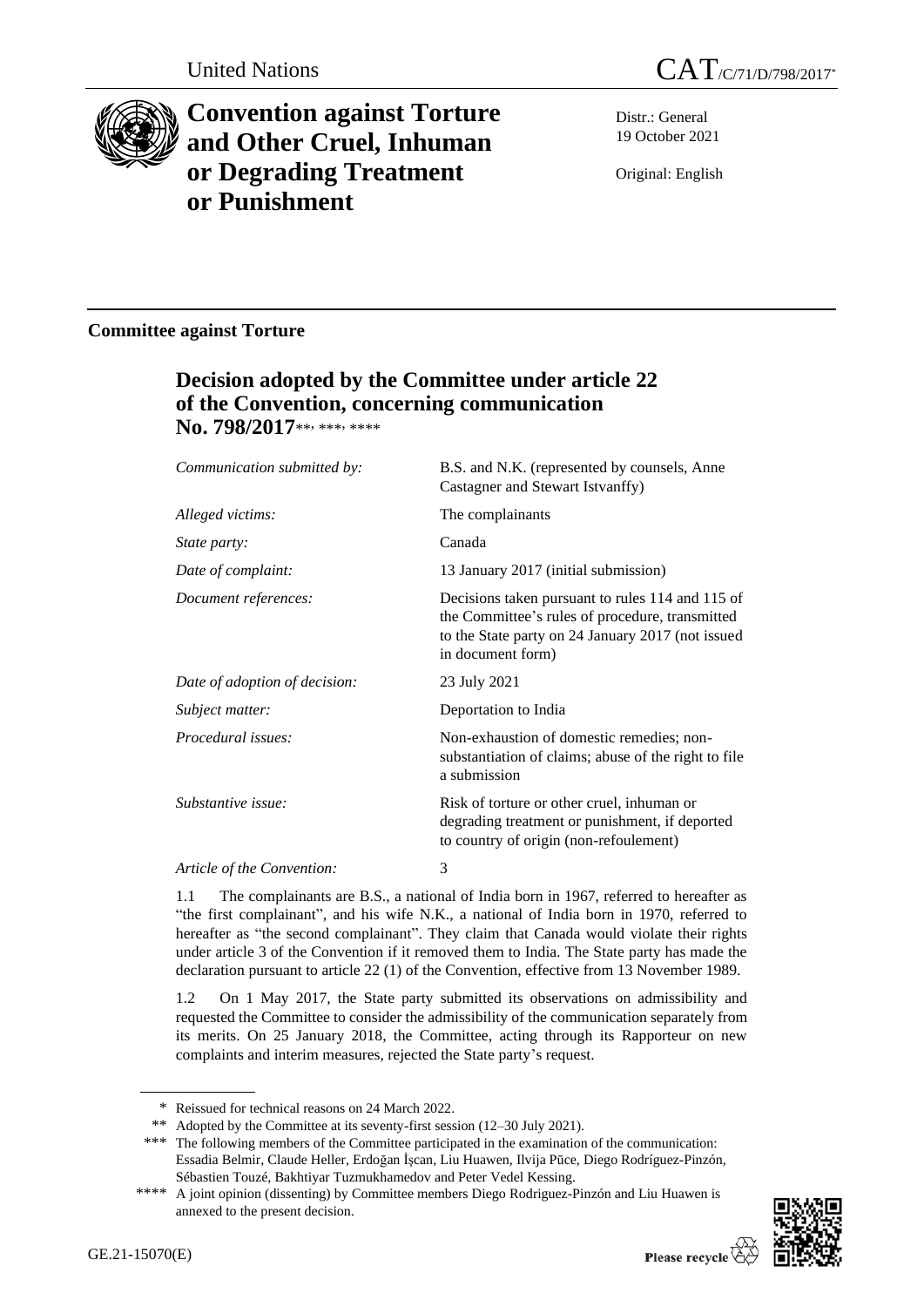1.3 On 13 December 2018, in application of rule 114 (1) of its rules of procedure, the Committee, acting through its Rapporteur on new complaints and interim measures, requested the State party to refrain from deporting the complainants to India while their communication was being considered by the Committee. On 29 March 2019, the State party requested the Committee to lift the interim measures. On 21 May 2019, the Committee, acting through the same Rapporteur, granted the State party's request.

#### **Facts as submitted by the complainants**

2.1 On 1 January 2008, the Uttar Pradesh Police raided the complainants' farmhouse and inquired about a man named Gurpreet Singh. The first complainant informed them that his family and a servant were the only people residing there, and that the servant was absent until 5 January 2008.

2.2 The police returned on 6 January 2008, raided the house again and inquired about the servant. The first complainant explained that he did not know the servant's whereabouts. The first complainant was brought to a police station and was accused of cooperating with a terrorist.

2.3 The police stated that the servant was in fact Mr. Singh, a member of Babbar Khalsa, a terrorist organization, who had escaped from police custody and who had been involved in a bomb attack and in the planning of further terrorist acts. The police tortured the first complainant in an attempt to obtain confessions regarding his links with terrorists. He was forced to sign three blank pages. On 10 January 2008, he was released after his in-laws paid a bribe. He received medical treatment for three days.

2.4 The complainants decided to leave their son with his grandmother while they left the area to hide with relatives about 1,000 kilometres away in Punjab. On 25 February 2008, the local police raided the hiding place and the complainants were brought to a police station. The first complainant was beaten during the night to reveal the whereabouts of Mr. Singh and his colleagues. On 26 February 2008, the complainants were brought to Uttar Pradesh. The first complainant was hanged upside down and electric shocks were administered to make him confess his links with terrorists.

2.5 A relative secured the release of the second complainant on 1 March 2008 and of the first complainant on 3 March 2008. After his release, the first complainant was admitted to a clinic for three days. While he was there, he learned that his wife had been raped while in police custody. She was forced to sign some documents and was taken to the doctor for a check-up.

2.6 The second complainant wanted to commit suicide but the first complainant assured her that he would initiate court proceedings against the police. On 10 March 2008, he went to Bareilly Courts and discussed the situation with legal counsels. They indicated that they would be unable to proceed against the police and that the chances of success were nonexistent. Upon hearing this, the complainants decided to leave India. The police called the first complainant to the police station in May, July, August and September 2008. On each occasion, the police threatened to kill him and his family if he did not facilitate the arrest of Mr. Singh and his associates. On 19 November 2008, the complainants left for the United States of America and entered Canada on 28 November 2008. On 22 January 2009, they applied for asylum there.

2.7 The mother of the first complainant continues to be harassed and threatened by the police. This has been corroborated by villagers and a counsel from whom she sought help.

2.8 The complainants' refugee claim dated 22 January 2009 was found to lack credibility and was rejected by the Refugee Protection Division of the Immigration Refugee Board on 27 July 2011. The Immigration Refugee Board noted that Mr. Singh had already been arrested in December 2007, after having initially escaped arrest in September 2007. It concluded that the complainants had no problems with the police in that connection. The Board stated that even if they accepted that the second complainant had been raped, it did not believe that it was for the reasons alleged. On 16 November 2011, the Federal Court dismissed the application for leave and for judicial review of the Board's decision.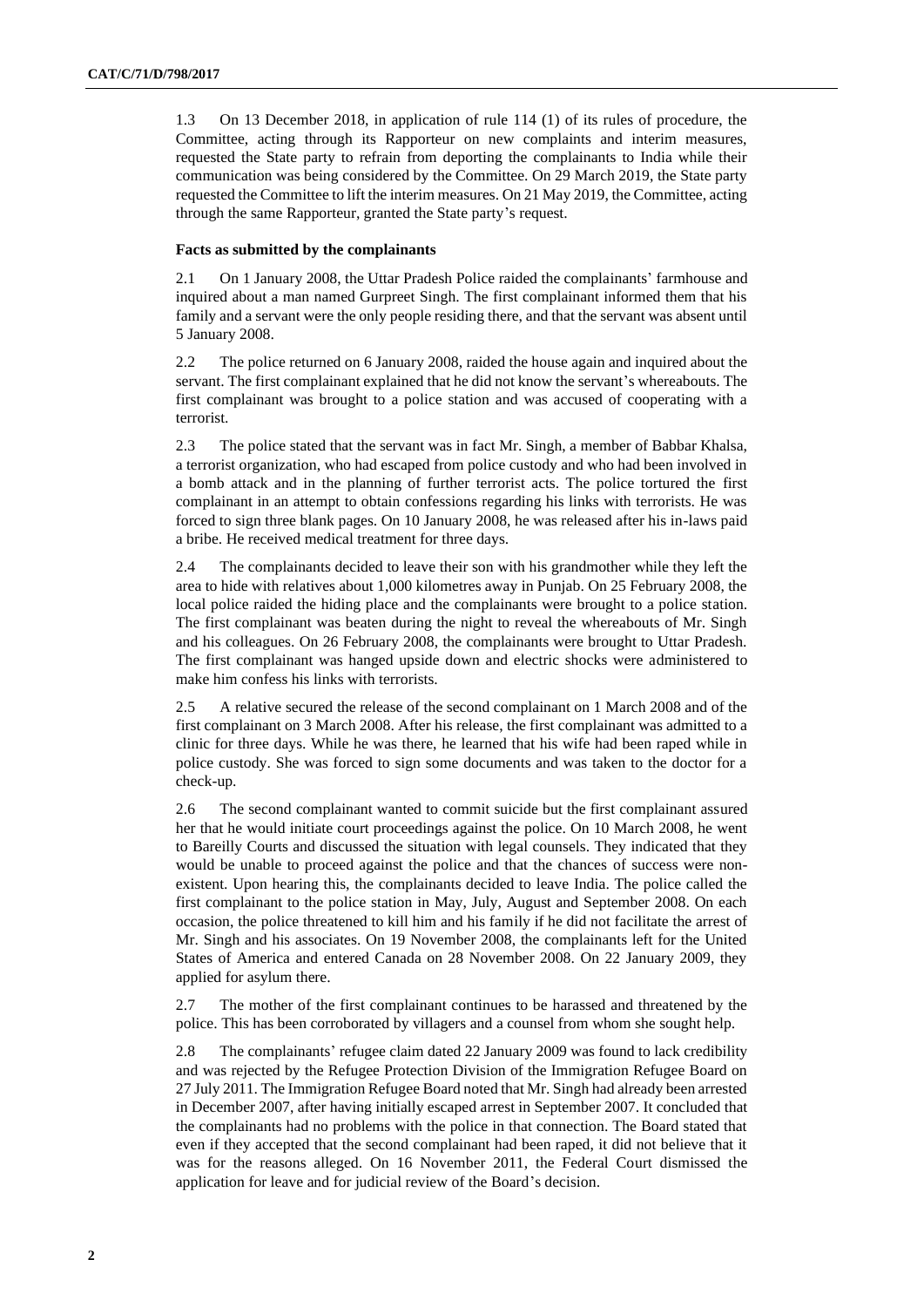2.9 On 23 January 2012, the complainants sought a pre-removal risk assessment, and on 23 February 2012, they applied for permanent residence based on humanitarian and compassionate considerations, submitting a humanitarian and compassionate grounds application, but to no avail. Applications for judicial review of both refusals were filed on 7 July 2012, and both were rejected by the Federal Court on 7 January 2013.

2.10 On 10 September 2013, the complainants submitted another humanitarian and compassionate grounds application, but to no avail. Their application for a judicial review of the refusal was filed on 16 April 2014, but it was rejected by the Federal Court on 28 August 2014.

2.11 On 29 January 2012, the complainants submitted a third humanitarian and compassionate grounds application, and on 11 February 2015, they applied for a second preremoval risk assessment. Both claims were rejected. Their appeals, filed on 10 June 2015, were rejected by the Federal Court on 16 August 2015 and 13 October 2015, respectively. The complainants submitted that their current complaint is mainly contesting the last preremoval risk assessment decision.

2.12 On 29 September 2016, the complainants submitted a fourth humanitarian and compassionate grounds application for permanent residence in Canada, which was rejected on 31 May 2017. Their applications for judicial review of the refusal were rejected. They further submit that the second complainant suffers from post-traumatic stress disorder due to the rape suffered, and she is undergoing treatment in Canada.

2.13 On 30 November 2018, the complainants applied for the fifth residence permit on humanitarian and compassionate grounds. Meanwhile, their deportation was scheduled for 17 December 2018. On 4 December 2018, a request for administrative stay of removal was filed. The request was denied on 6 December 2018.

#### **Complaint**

3. The complainants claim that, by deporting them to India, the State party would violate articles 3 of the Convention, because they would be at personal risk of being subjected to torture or other cruel, inhuman or degrading treatment. Since the Indian police were searching for them for allegedly supporting Sikh terrorists in Punjab and Uttar Pradesh, they would be arrested and potentially tortured if returned to India. The complainants claim that they have been in regular contact with their family and friends in their village in India, who have informed them that the police are still interested in them. The complainants also claim that their removal to India would have a negative effect on their mental health since both complainants suffer from the psychological after-effects of torture, and that such removal would constitute inhuman treatment.

#### **State party's observations on admissibility and the merits**

4.1 The State party submitted its observations on admissibility and the merits on 1 May 2017 and 29 March 2019. The State party submits that the complaint is inadmissible because the complainants did not properly apply for a pre-removal risk assessment, having only been eligible since 1 May 2016. The complainants' allegations relating to the potential mental health impacts of removal are incompatible with article 3 of the Convention, and their allegations have not been sufficiently substantiated.

4.2 The State party submits that the complainants' claims were considered and rejected as their account was found not to be credible. The complainants have had several opportunities to put forth new evidence before Canadian decision makers and to have their case considered by the courts. However, they were unable to demonstrate that they would face a risk of torture or other ill-treatment in India. The State party also submits that the complaint was without merit.

4.3 The State party recalls the facts of the case and explains how the competent Canadian decision makers assessed the complainants' asylum claim. On 27 July 2011, the Refugee Protection Division determined that the complainants were neither Convention refugees nor persons in need for protection. According to the Refugee Protection Division, the complainants' account of mistreatment in 2008 was fundamentally implausible, and it was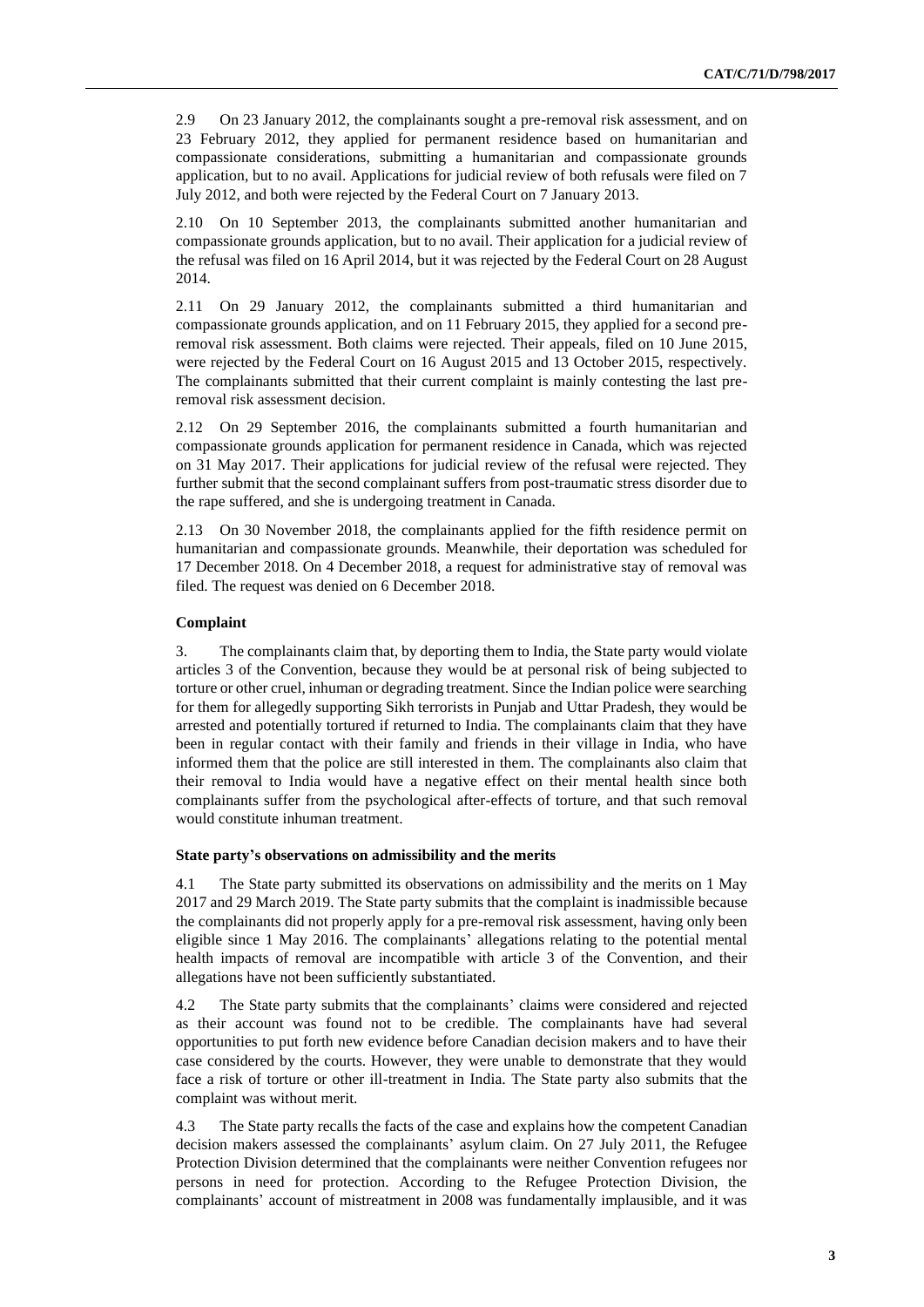not supported by reliable documentary evidence. The Refugee Protection Division did not accept that the complainants had been sought by the police for alleged association with Mr. Singh. According to the numerous media reports, Mr. Singh had actually been arrested by the Indian police in December 2007, a fact that was inconsistent with the complainants' account of regular harassment between January and September 2008. Their claim of police harassment was not supported by reliable documents. The documents provided by the complainants about their physical and mental health established only that the complainants were experiencing undefined mental health issues, and that the second complainant may have been sexually assaulted in the past. Purported "psychological evaluations" that were provided to the Refugee Protection Division had been prepared by someone who was not a licensed psychologist.

4.4 The State party submits that the complainants have filed five applications for permanent residence on humanitarian and compassionate grounds. Four of those were rejected, and the fifth application is pending.

4.5 The State party submits that the fourth humanitarian and compassionate grounds application was rejected on 31 May 2017. The humanitarian and compassionate grounds officer concluded that the level to which the complainants had established themselves in Canada was not sufficient to warrant an exception to the usual rules for seeking permanent residence. The complainants had lived in India for over 40 years, and there was no evidence to suggest that they would have difficulties in re-establishing themselves there. They also made submissions based on their family members who were living in Canada. However, it was concluded that the best interests of the child did not warrant an exceptional grant of permanent residence, and the complainants could subsequently apply for family reunification. The complainants claimed that in India, they would not be provided with the necessary medical treatment. However, the humanitarian and compassionate grounds officer concluded that there was no evidence to suggest that treatment and medication in India would be unavailable and/or unaffordable. The State party notes that the complainants also failed to cooperate with efforts of State party officials to secure travel documents to India.

4.6 The State party submits that the complainants applied twice for a pre-removal risk assessment, and that both applications were rejected, on 24 May 2012 and 30 April 2015.

4.7 The State party notes that in their second pre-removal risk assessment, the complainants submitted essentially the same account and allegations of risk that they had in their previous domestic process. As summarized by the pre-removal risk assessment officer, the complainants claimed that they would be at risk of persecution and torture in India because the first complainant was a Sikh with alleged links to militants. They stated that he would be arrested immediately upon return. They also stated that the second complainant suffered from post-traumatic stress disorder as a result of the events that they had experienced before leaving for Canada, and they further noted that she would not get the care she required for her condition upon return to India.

4.8 The State party submits that the complainants provided some new evidence to support their applications, including four affidavits by persons from Uttar Pradesh. However, this evidence did not address the "fundamental implausibility" in their account, which is that Mr. Singh had already been arrested before the start of the alleged police harassment of the complainants. The one exception "an affidavit from the first complainant's mother" was given little probative value because it was considered simply as a declaration from someone close to the applicants and, as such, it was believed that it did not in and of itself provide objective proof of the allegations.

4.9 The complainants also provided three affidavits from the complainants' health-care providers in Canada, seeking to establish that the complainants suffered from severe anxiety, symptoms of post-traumatic stress disorder and depression, and that removal to India would have serious impacts on the complainants' mental health. However, those documents did not establish whether the complainants' symptoms were the result of the events alleged to have occurred in India. The pre-removal risk assessment officer acknowledged that removal might impact the complainants' mental health, but no documentation had been submitted on the health services available in India. Even so, such risks were not severe enough to meet the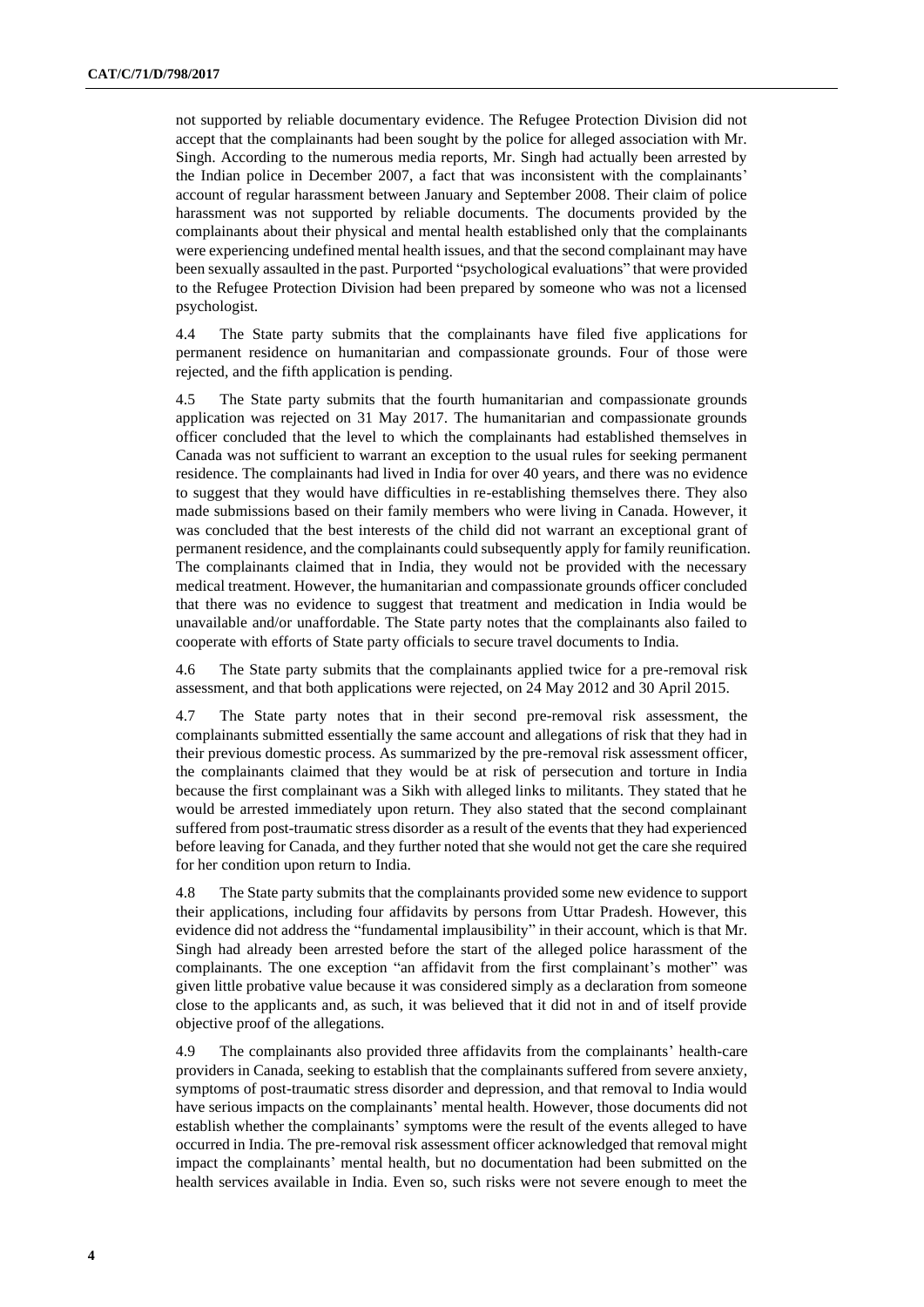threshold required in a pre-removal risk assessment, such as a risk of death, torture or other cruel or inhuman treatment or punishment.

4.10 The pre-removal risk assessment officer also examined reports of general country conditions in India, finding that torture, abuse and corruption remained serious problems, and that for Sikhs in India, there was a risk of serious human rights violations if they were involved in Sikh separatist activities or suspected of being supporters of Sikh militants. The pre-removal risk assessment officer concluded that the complainants did not demonstrate that if they returned to India, they would fall under one of those risk profiles. Therefore, generalized evidence had not been established to indicate that the complainants would face a personalized risk of torture or other serious human rights violations.

4.11 The State party submits that in relation to each of the two pre-removal risk assessment decisions, the complainants applied for leave from the Federal Court to seek judicial review, but their requests were rejected.

4.12 The State party adds that the complainants requested a deferral of their scheduled removal. An enforcement officer of the Canada Border Service Agency considered their request, and after evaluating the totality of the materials submitted, rejected it as no new risk was proffered and the grounds mirrored those invoked and duly considered in the applications processes for refugee determination, pre-removal risk assessment, and humanitarian and compassionate grounds.

4.13 The State party notes that the communication is also inadmissible since the complainants did not exhaust all available and effective domestic remedies, namely a third pre-removal risk assessment application, and their fifth humanitarian and compassionate grounds application, which is still pending.

4.14 The State party submits that the failure to apply for a third pre-removal risk assessment is crucial and is sufficient to make this complaint inadmissible, since the procedure involves direct and individualized consideration of any post-removal risks, including risks of torture. However, the complainants did not do so.

4.15 The State party observes that the pre-removal risk assessment is designed to consider the evidence such as the "new evidence" submitted by the complainants to the Committee, in particular new affidavits that speak to the current situation in Punjab, and letters from health-care providers in Canada. Despite forwarding those materials to the Committee, the complainants have chosen not to submit them to the domestic decision makers for the purpose of the pre-removal risk assessment. Moreover, the complainants have not even explained their failure to pursue a third pre-removal risk assessment.

4.16 The State party also submits that although a regulatory stay of removal is not available pending the determination of a subsequent pre-removal risk assessment, the applicant may request an administrative deferral of removal during that period, and a negative decision can be reconsidered by the Federal Court if a leave for review is granted.

4.17 The State reiterates that the complainants' fifth humanitarian and compassionate grounds application is still pending, and that process is an effective domestic remedy that is available to the complainants and that they should be required to exhaust prior to addressing the Committee. <sup>1</sup> Canada respectfully disagrees with some recent views in which the Committee declared that the humanitarian and compassionate grounds process was not an effective remedy that had to be exhausted for the purposes of admissibility.<sup>2</sup>

4.18 The State party observes that the complainants could apply for permanent residence on humanitarian and compassionate grounds. According to the subsection 25 (1) of the Immigration Refugee Protection Act, the Minister or the delegated senior immigration officer must examine that individual's circumstances.<sup>3</sup> While a regulatory stay of removal is not automatically available, an administrative stay of removal may be granted until a final

<sup>1</sup> See, e.g., *P.S.S. v. Canada* (CAT/C/21/D/66/1997), para. 6.2; and *L.O. v. Canada* (CAT/C/24/D/95/1997), para. 6.5.

<sup>2</sup> *Kalonzo v. Canada* (CAT/C/48/D/343/2008), para. 8.3; and *W.G.D. v. Canada* (CAT/C/53/D/520/2012), para. 7.4.

<sup>3</sup> Canada, Immigration and Refugee Protection Act, SC 2001, chap. 27, subsect. 25 (1).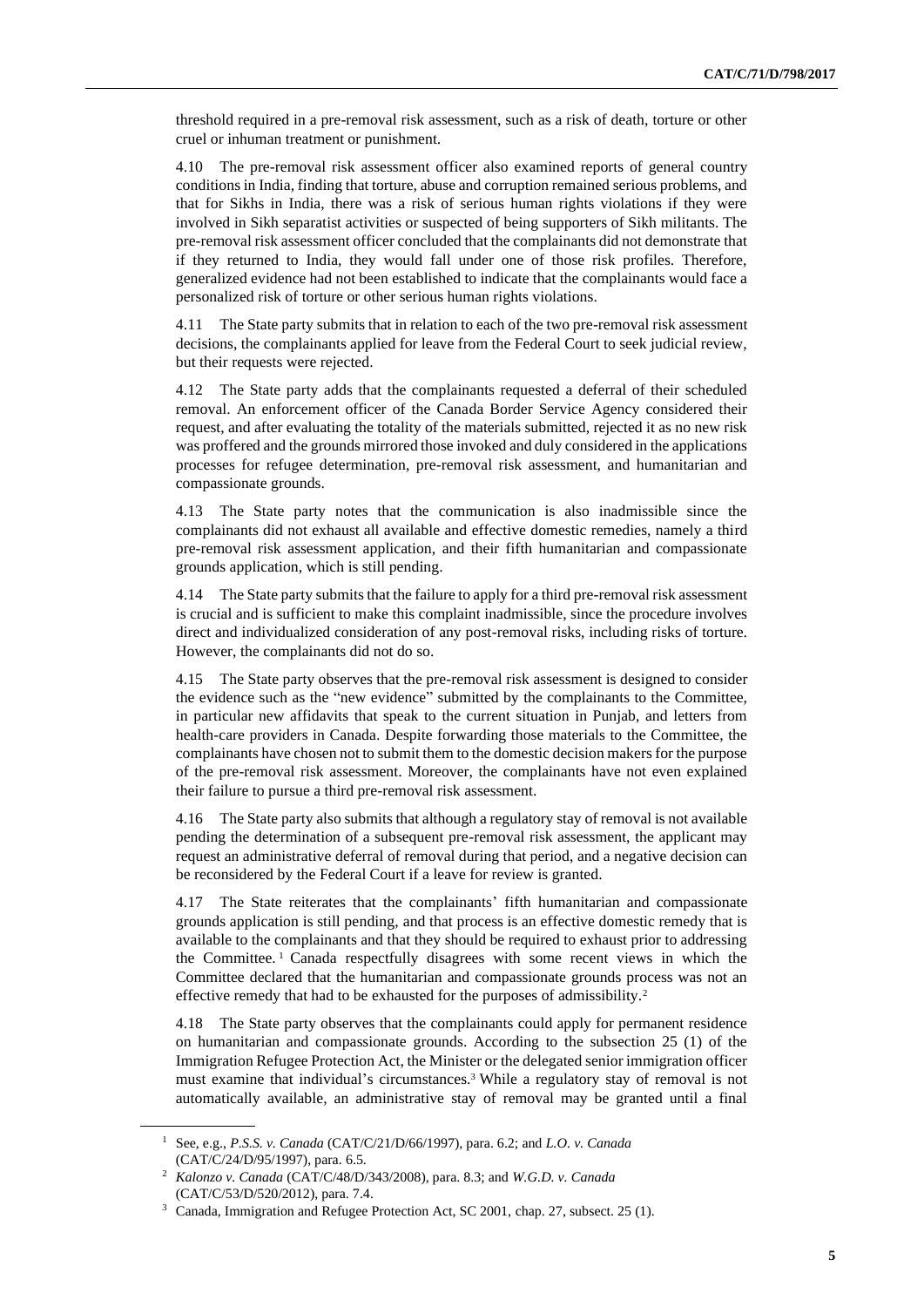decision is made on the application.<sup>4</sup> In addition, an applicant may request, from the Canada Border Service Agency, an administrative deferral of removal pending the determination of a humanitarian and compassionate grounds application. In addition, if such an application is negatively determined, the applicant can apply in the Federal Court for leave to have the decision judicially reviewed and can bring a motion for a judicial stay of removal pending the outcome of the leave and judicial review applications.

4.19 The State party adds that it respectfully disagrees with paragraph 34 of the Committee's general comment No. 4 (2017), in which the Committee seems to suggest that the only effective domestic remedy is one that would allow a complainant to remain in the sending State party based on a finding of risk, and for no other reason. The State party submits that it should not matter on which ground a complainant is allowed to remain in Canada, when the result "namely, protection from removal to the country where he or she claims to be at risk" is the same. The humanitarian and compassionate grounds process is a fair administrative procedure, grounded in law and subject to judicial review, which can result in an applicant being allowed to remain in Canada. This is an effective remedy available to the complainants, which they must exhaust.

4.20 The State party submits that the communication is inadmissible on two additional grounds. First, the complainants' allegations relating to the potential impacts of removal to their mental health are incompatible with the provisions of the Convention, and thus inadmissible under article 22 (2). These allegations do not concern an alleged danger of being subjected to torture as it is defined in article 1, and therefore do not activate the obligations of Canada under article 3 or any other provision of the Convention because the negative impacts that the complainants would allegedly experience in India would lack the requisite State connection to amount to torture, and the impacts alleged by the complainants would clearly not meet the threshold of "severe pain or suffering".

Secondly, the complainants have not sufficiently substantiated, for the purpose of admissibility, any of the allegations suggesting that they face a foreseeable, personal and real risk of torture in India. Therefore, the complaint is inadmissible under rule 113 (b) of the Committee's rules of procedure. The State party argues that the complainants' case did not face any instance of arbitrariness or any denial of justice in their domestic proceedings since the findings and the conclusions were prepared by competent and impartial domestic decision makers on the basis of an assessment of the complainants' allegations of risk, which were found not to be credible.

4.22 The State party argues that the complainants have not provided sufficient evidentiary support for their allegations of past torture, a critical indicator of prospective risk. It is found implausible that the Indian police would have an interest in the complainants on the basis of their connection to Mr. Singh. It is also found implausible that, if the female complainant was raped, it would have been for the reasons alleged.

4.23 The complainants have also failed to substantiate their allegations that the police still have an interest in pursuing them, more than 10 years after their departure from India. The complainants' narrative that local police would seek and continue to seek their whereabouts is fundamentally implausible given the fact that Mr. Singh has already been detained.

4.24 The State party submits that updated and objective documentary reports concerning the country conditions in India demonstrate a marked improvement in the human rights situation for Sikhs in recent years, also the complainants could live safely in the other parts of India. The State party argues that the complainants do not have the profile of someone who is likely to be sought by the central authorities in India.

4.25 The State party submits that Canada does not accept the general applicability of the Committee's statement in general comment No. 4, namely that the so-called internal flight alternative is not reliable or effective.<sup>5</sup> Where State protection is available in other parts of the territory, the Committee's statement that an internal flight alternative would not be reliable or effective is incongruous with the wording and intent of article 3. If a complainant

<sup>4</sup> Canada, Immigration and Refugee Protection Regulations, SOR/2002–227, subsect. 233.

<sup>5</sup> Committee against Torture, general comment No. 4 (2017), para. 47.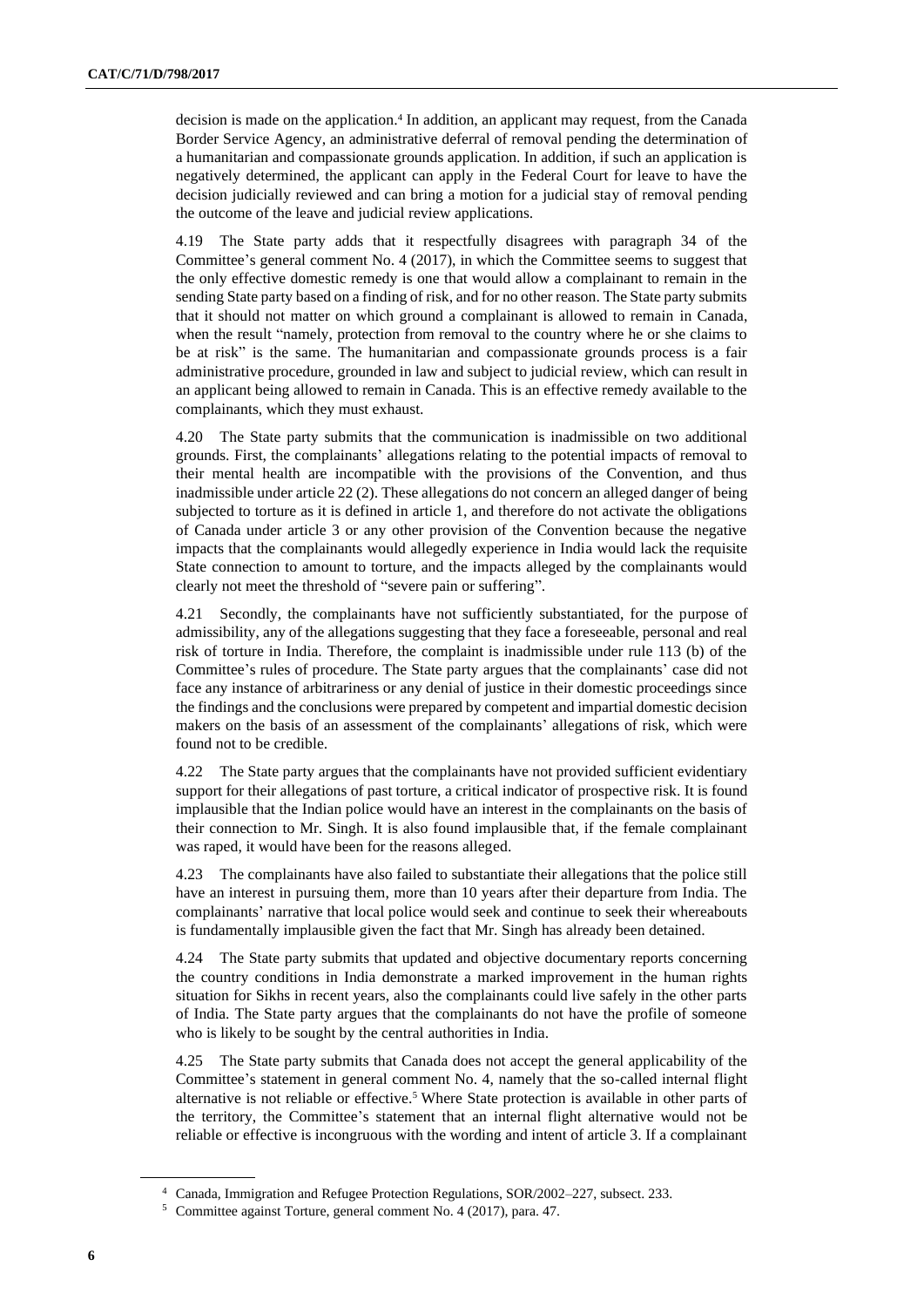can seek effective protection in one or more parts of the State, any risk of torture that he or she faces is not foreseeable, personal and real, as required by article 3. Moreover, an internal flight alternative is accepted to be a relevant consideration to the factual assessment of risk in both international and domestic refugee law in many rights-respecting countries, including Canada.

4.26 The State party submits that this complaint is without merit because the complainants have not presented sufficient, credible evidence that they face a foreseeable, real and personal risk of being subjected to torture if returned to India.

#### **Complainants' comments on the State party's observations**

5.1 On 13 May 2019, the complainants submitted their comments, reiterating that they would face a substantial risk of torture in case of return. They believe that there is substantial evidence of their past torture and of the risk of a recurrence. They disagree that the case is based on generalized evidence that does not establish personalized risk; there is a great deal of personal risk and very direct evidence of it. The complainants believe that given the ongoing interest of the police in them, as shown by the cumulative evidence produced, the risk is foreseeable, personal and real.

5.2 The complainants submit that it was unfairly considered that they were not in the need of protection because of an obstinate refusal to correct life-and-death mistakes when there was new evidence of the risk. A great deal of new evidence was submitted with the preremoval risk assessment but refused in 2015. This case raises very clearly the lack of access to an efficient and effective procedure to correct initial errors in the refugee determination process. In addition, a new application would not stay their removal. They claim that the State party did not really discuss the substantial new evidence that was filed in 2015, including the diagnosis of post-traumatic stress disorder, the report of the lawyer from Sikh Human Rights Group and Lawyers for Human Rights International, and sworn declarations of a number of local officials and a member of the Legislative Assembly.

5.3 Finally, the complainants note that they have exhausted domestic remedies. Leave has been denied in the judicial review applications in both pre-removal risk assessment and humanitarian and compassionate cases on several occasions. They also note that no objective reports show that they have an internal flight alternative in India. This is subterfuge by the immigration authorities to permit the refusal of torture victims and to allow their return to a situation of total impunity in India.

#### **Issues and proceedings before the Committee**

#### *Consideration of admissibility*

6.1 Before considering a claim contained in a communication, the Committee must decide whether it is admissible under article 22 of the Convention. The Committee has ascertained, as it is required to do under article 22 (5) (a) of the Convention, that the same matter has not been and is not being examined under another procedure of international investigation or settlement.

6.2 The Committee recalls that, in accordance with article 22 (5) (b) of the Convention, it shall not consider any communication from an individual unless it has ascertained that the individual has exhausted all available domestic remedies. This rule does not apply where it has been established that the application of those remedies has been unreasonably prolonged or is unlikely to bring effective relief.<sup>6</sup>

6.3 In this connection, the Committee notes the State party's argument that the complainants have been eligible to apply for a pre-removal risk assessment since 1 May 2016, and that the new process would allow them to present their new risk-related evidence, which has not previously been evaluated by the competent immigration authorities. It also notes the complainants' assertion that a new pre-removal risk assessment application would not correct

<sup>6</sup> See, e.g., *E.Y. v. Canada* (CAT/C/43/D/307/2006/Rev.1), para. 9.2. See also general comment No. 4, para. 34.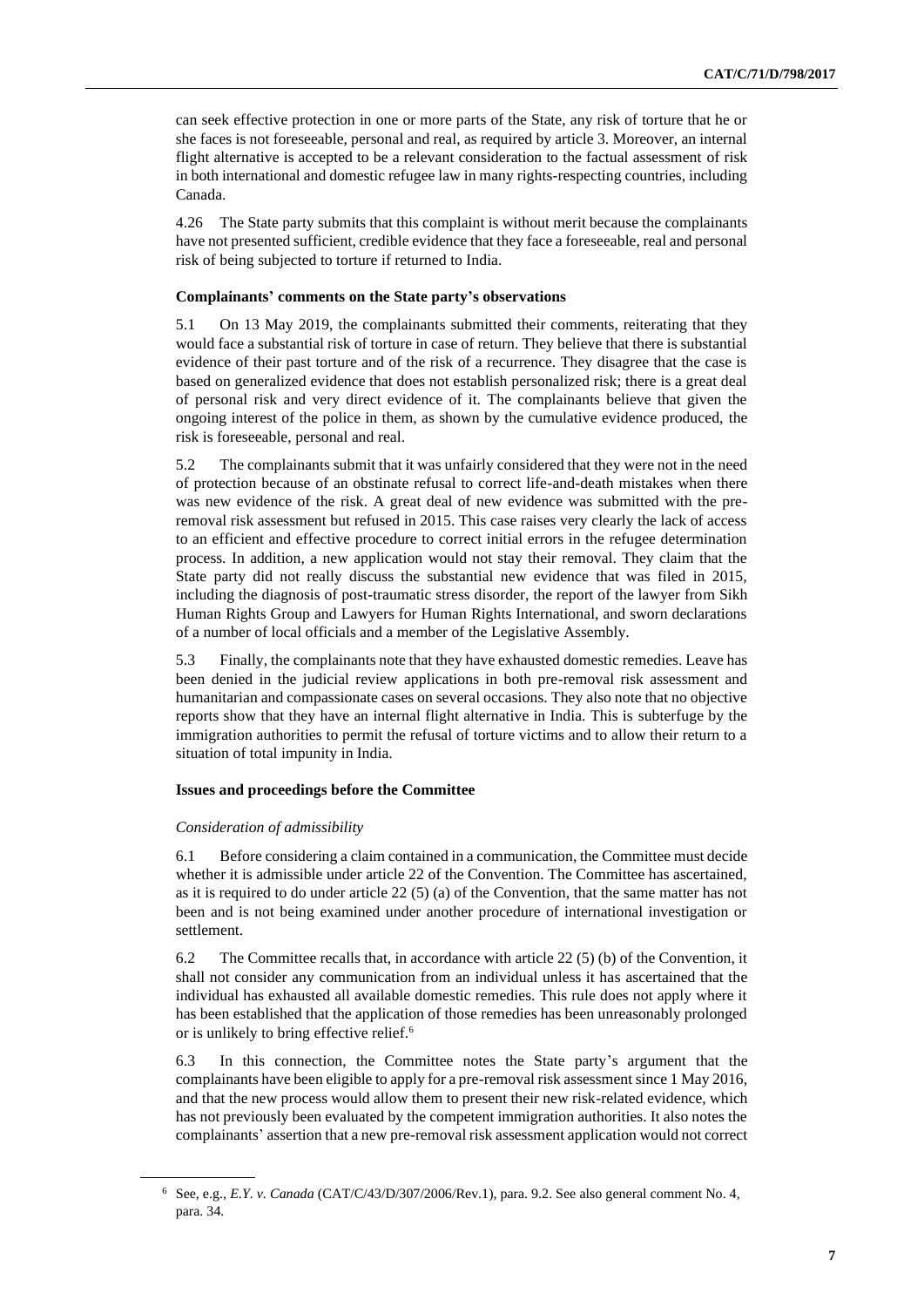the mistakes in the assessment of their allegations. It takes note of the State party's observation that although a regulatory stay of removal is not available pending the determination of a subsequent pre-removal risk assessment, the applicant may request an administrative deferral of removal during that period, and a negative decision could be reconsidered by the Federal Court if a leave for judicial review were granted. The Committee takes note of the complainants' indication that on 4 December 2018, a request for administrative stay of removal was filed with no success. However, the Committee observes that the complainants presented new risk-related evidence<sup>7</sup> to it that the State party did not assess through the pre-removal risk assessment procedure, which provides the applicants with the possibility of having direct and individualized consideration of any post-removal risks. As for the fact that the complainants do not find it effective to apply for a third preremoval risk assessment, the Committee recalls its case law, according to which the mere doubt about the effectiveness of domestic remedies does not absolve the complainant from the duty to exhaust them, in particular when such remedies are reasonably available.<sup>8</sup>

6.4 In the light of the information before it, the Committee considers that, in the present case, the complainants since 2016 had an available and effective remedy that was not exhausted. The Committee thus concludes that the communication should be declared inadmissible under article 22 (5) (b) of the Convention.

6.5 In the light of this finding, the Committee does not deem it necessary to examine any other inadmissibility grounds.

7. The Committee therefore decides:

(a) That the communication is inadmissible under article 22 (5) (b) of the Convention;

(b) That the present decision shall be communicated to the complainant and to the State party.

<sup>7</sup> The evidence consists of new affidavits that speak to the current situation in Punjab, and letters from health-care providers in Canada.

<sup>8</sup> See, e.g., *X v. Canada* (CAT/C/67/D/791/2016), para. 6.6.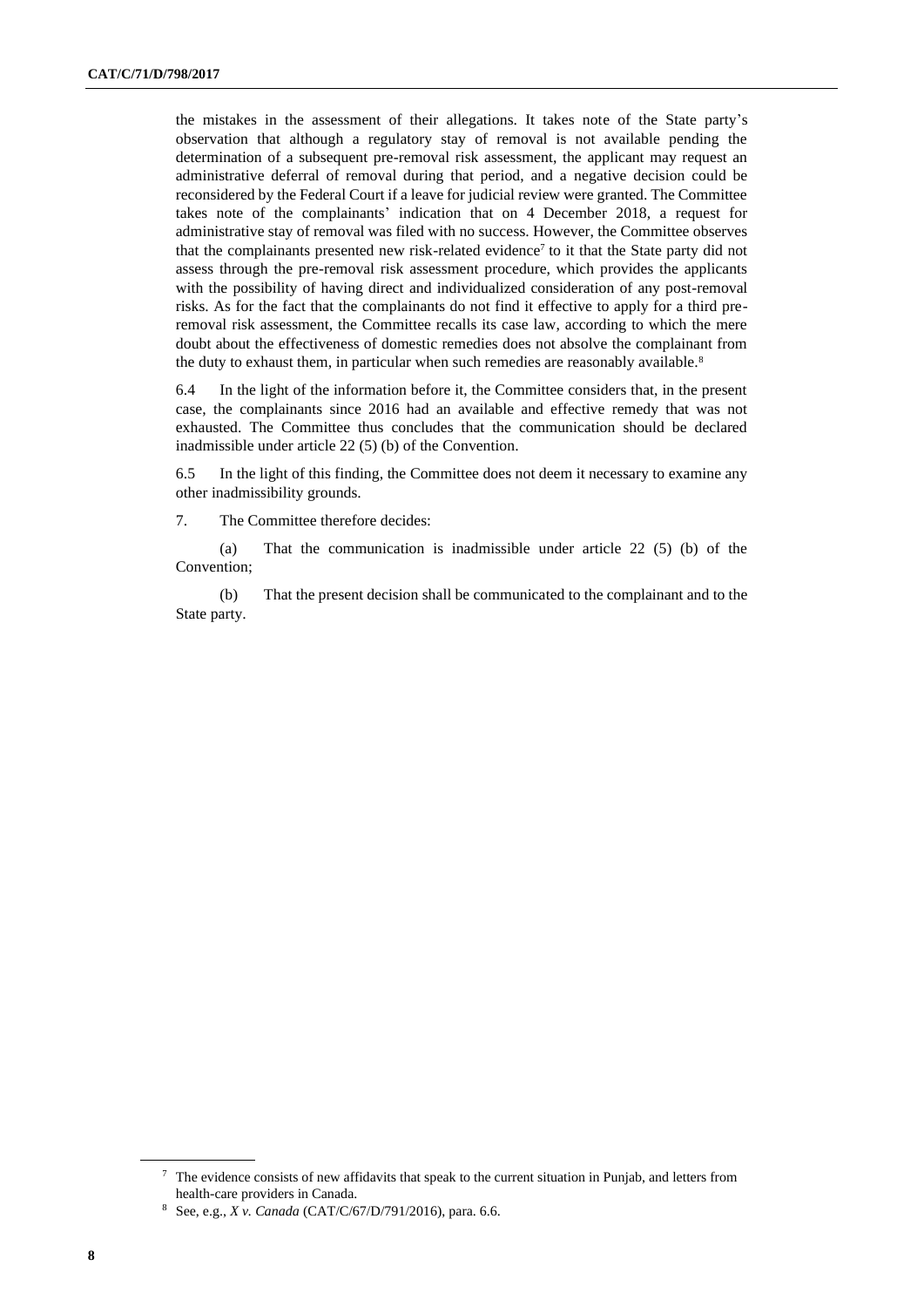### **Annex**

### **Individual opinion of Committee members Diego Rodríguez-Pinzón and Liu Huawen (dissenting)**

1. In the present case, we respectfully disagree with the Committee's inadmissibility decision based on the nature of the domestic remedies available to the authors of the communication to protect them from being deported to India. The complainants are not required to exhaust domestic remedies that are not effective to protect them from deportation if they will face a risk of torture or other cruel, inhuman or degrading treatment. Pursuant to articles 3 and 22 of the Convention, available remedies must allow for suspension of the deportation while a final decision is still pending in the domestic proceedings. Therefore, once such proceedings cease to allow for suspension of expulsion or deportation, they are no longer effective for purposes of the protections required by article 3 of the Convention, and the complainants are not required to exhaust them. As the State party indicated in the present case, a regulatory stay of removal is not available pending the determination of a subsequent pre-removal risk assessment, and the applicant will have to request an administrative deferral of removal during that period (para. 4.16). Consequently, such subsequent pre-removal risk assessment does not have suspensive effect and, therefore, we consider that the authors did not have to exhaust such remedy and the communication should have been admissible.

2. The Committee has consistently stated that domestic legal remedies designed to challenge deportation orders must have suspensive effect if there is a risk that the deportee is at risk of torture or ill-treatment. Otherwise, the legal remedies cannot be considered effective within the meaning of international human rights law.

3. First and foremost, the Committee expressly indicated in paragraphs 13, 18 (e) and 41, read in conjunction with paragraphs 34 and 35, of general comment No. 4 (2017), that domestic legal remedies to challenge deportation orders must have suspensive effect if there is a risk that the deportee could be subject to torture or ill-treatment. In particular, in paragraph 41, the Committee states that guarantees and safeguards should include the right to recourse against a decision of deportation within a reasonable time frame, for a person in a precarious and stressful situation and with suspensive effect on the enforcement of the deportation order.

4. The Committee has also stated in its case law that domestic legal remedies to challenge deportation orders must have suspensive effect. The Committee has considered that a complaint is admissible although the authors of the communications did not exhaust all domestic remedies, stating that such remedies were ineffective because they did not have suspensive effect to halt the deportation procedures.<sup>1</sup> The Committee has in fact dealt with the nature of the pre-removal risk assessment in Canada in its prior case law, finding in *N.S. v. Canada* that it did not have suspensive effect, and that it therefore did not have to be exhausted and that the case was admissible.<sup>2</sup> The determination of the Committee in the current case runs counter to its previous findings in *N.S. v. Canada*.

5. The standards of the Inter-American human rights system are especially relevant in the instant case, as required by article 16 (2) of the Convention, owing to the fact that Canada is also a member State of the Organization of American States and is bound by the American Declaration on the Rights and Duties of Man. The regional system also recognizes this important safeguard in deportation proceedings. For example, the Inter-American Commission on Human Rights has indicated that the appeal for review must have suspensive effects and must allow the applicant to remain in the country until the competent authority

<sup>1</sup> *Arana v. France* (CAT/C/23/D/63/1997), para. 6.1; and *Sorzábal Díaz v. France* (CAT/C/34/D/194/2001), para. 6.1.

<sup>2</sup> *N.S. v. Canada* (CAT/C/59/D/582/2014), para. 8.2.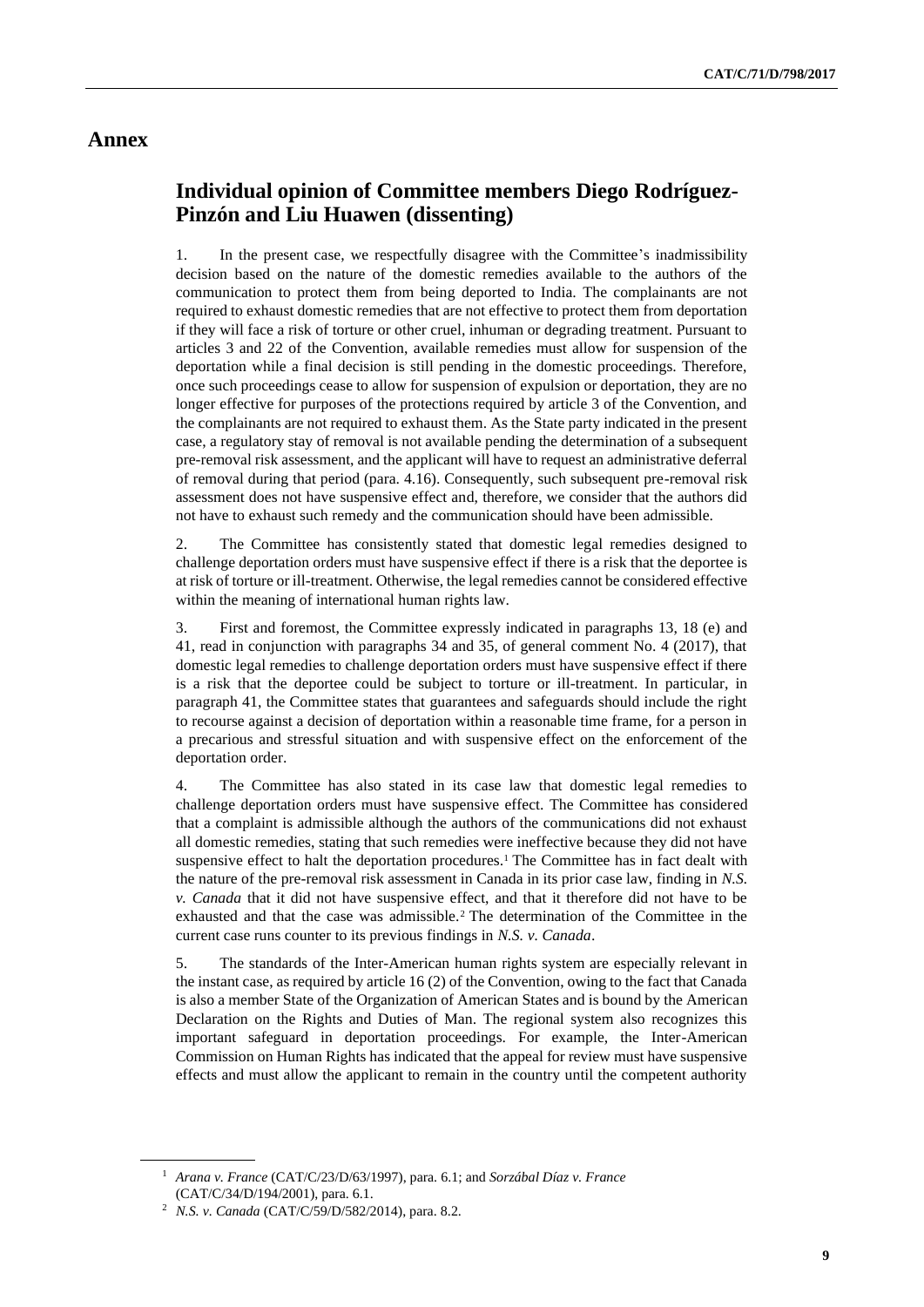has adopted the required decision.<sup>3</sup> The Commission also recognized the importance of the suspensive effect in principle 50 (l) of its resolution 04/19.<sup>4</sup> In addition, the Inter-American Court of Human Rights, in its advisory opinion OC-21/14, indicated that the right to appeal the decision before a higher court with suspensive effect is part of the Rights and Guarantees of Children in the Context of Migration and/or in Need of International Protection.<sup>5</sup>

6. It is worth mentioning that the standards of the European human rights system also recognize this safeguard in deportation cases. The European Court of Human Rights has ruled in numerous cases that individuals must have access to a remedy with suspensive effect in cases of deportation with a risk of torture or ill-treatment. For example, in *Čonka v. Belgium*, the Court held that the notion of an effective remedy under article 13 requires that the remedy could prevent the execution of measures that are contrary to the Convention and whose effects are potentially irreversible. The Court further stated that consequently, it was inconsistent with article 13 for such measures to be executed before the national authorities had examined whether they were compatible with the Convention.<sup>6</sup> Referring to the *Čonka* case, the Court specified in *Gebremedhin [Gaberamadhien] v. France* that a foreigner facing deportation must have access to a remedy with suspensive effect where there are substantial grounds for believing that he or she would run a risk of torture or ill-treatment<sup>7</sup> contrary to article 3 of the Convention for the Protection of Human Rights and Fundamental Freedoms (European Convention on Human Rights). The Court confirmed the ruling in the *Čonka* case in later cases, such as *M.S.S. v. Belgium and Greece* and *Hirsi Jamaa and others v. Italy*. 8 Furthermore, in *Olaechea Cahuas v. Spain*, the Court considered that the legal remedy available to the applicant to obtain a stay of the deportation order was ineffective because it did not have suspensive effect. Thus, it dismissed the argument of the Government of Spain that the case was inadmissible for the applicant's failure to exhaust domestic remedies.<sup>9</sup> Moreover, in *de Souza Ribeiro v. France*, the Court rejected the Government's objection of non-exhaustion of domestic remedies, stating that the legal remedies were ineffective as they had no suspensive effect to halt the removal of the applicant.<sup>10</sup>

7. It must also be noted that the Court of Justice of the European Union adopted the approach of the European Court of Human Rights in the *Abdida* ruling when it stated that domestic legal remedies must have suspensive effect in respect of a return decision whose enforcement could expose the third country national concerned to a serious risk of grave and irreversible deterioration in the individual's state of health, which would amount to inhuman or degrading treatment. The Court of Justice of the European Union referred to two cases of the European Court of Human Rights: *Gebremedhin [Gaberamadhien] v. France* and *Hirsi*  Jamaa and others v. Italy.<sup>11</sup>

<sup>3</sup> Inter-American Commission on Human Rights, *Due Process in Procedures for the Determination of Refugee Status and Statelessness and the Granting of Complementary Protection*, OEA/Ser.L/V/II, doc. 255, 5 August 2020, para. 197 (f).

<sup>&</sup>lt;sup>4</sup> Inter-American Commission on Human Rights, resolution 04/19 of 7 December 2019.

<sup>5</sup> Inter-American Court of Human Rights, advisory opinion OC-21/14 of 19 August 2014, para. 116.

<sup>6</sup> European Court of Human Rights, *Čonka v. Belgium*, judgment of 5 February 2002, Application No. 51564/99, para. 79.

<sup>7</sup> European Court of Human Rights, *Gebremedhin [Gaberamadhien] v. France*, judgment of 26 April 2007, Application No. 25389/05, paras. 58 and 66.

<sup>8</sup> European Court of Human Rights, *M.S.S. v. Belgium*, judgment of 21 January 2011, Application No. 30696/09, para. 293; and European Court of Human Rights, *Hirsi Jamaa and others v. Italy*, judgment of 23 February 2012, Application No. 27765/09, para. 205.

<sup>9</sup> European Court of Human Rights, *Olaechea Cahuas v. Spain*, judgment of 10 August 2006, Application No. 24668/03, paras. 32–36.

<sup>10</sup> European Court of Human Rights, *de Souza Ribeiro v. France*, judgment of 13 December 2012, Application No. 22689/07, para. 100.

<sup>11</sup> Court of Justice of the European Union, *Centre public d'action sociale d'Ottignies-Louvain-la-Neuve v. Moussa Abdida*, Case C-562/13, judgment of 18 December 2014, paras. 52–53.